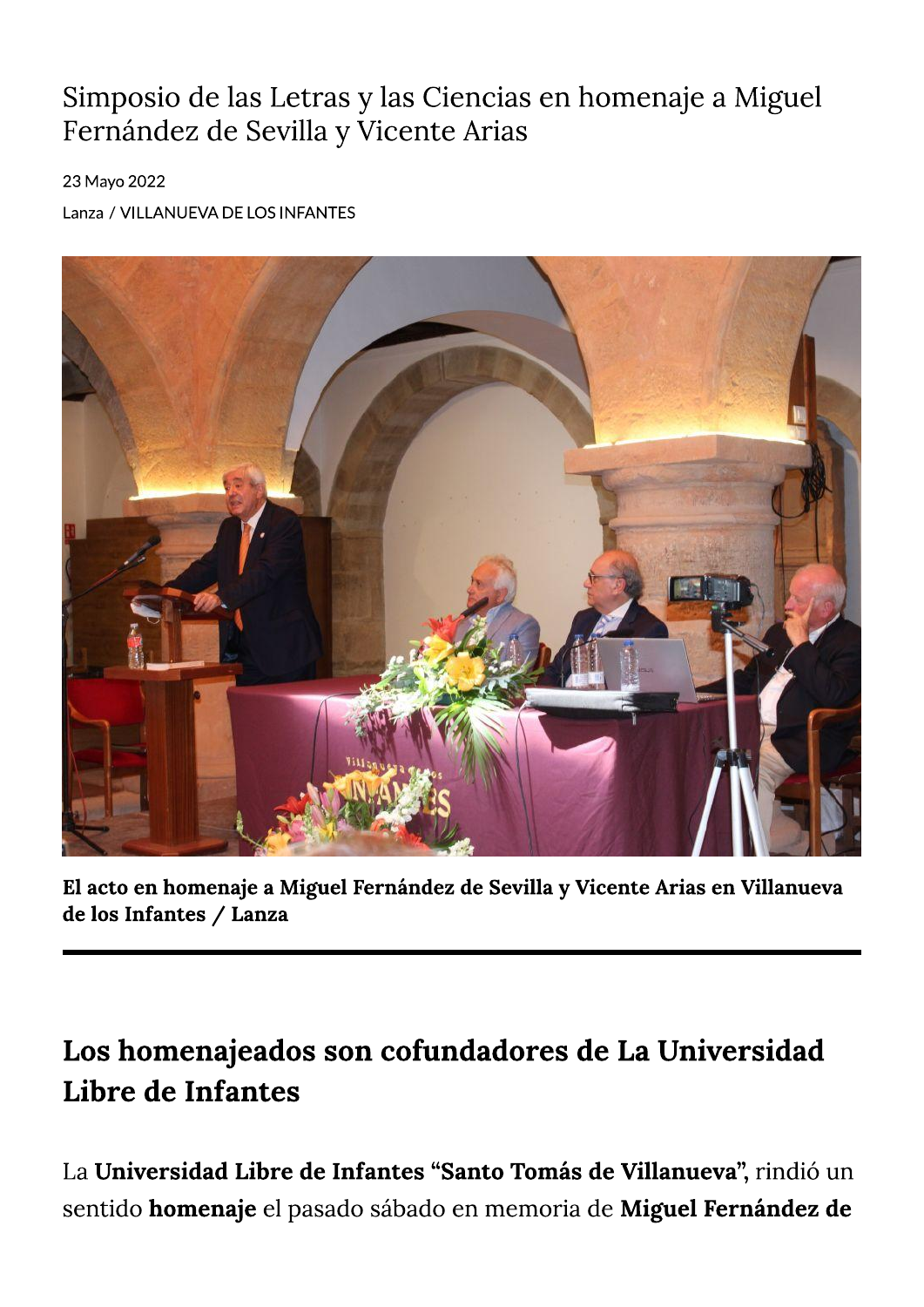Sevilla Morales y Vicente Arias Díaz, con la colaboración del Ayuntamiento de Villanueva de los Infantes y la Orden Literaria "Francisco de Quevedo".

Tras celebrarse una misa en la Iglesia Parroquial de San Andrés Apóstol, miembros de la Universidad Libre de Infantes y asistentes se trasladaron al patio de la Casa de Cultura "La Alhóndiga" para dar comienzo al acto de homenaje del que fue relator Antonio Villarino Marín.

El Rector de la ULI, José Ignacio Ruiz Rodríguez, abrió el evento con una emotiva intervención en la que dirigió unas palabras a los homenajeados a título póstumo. Hizo alusión a la filosofía para ensalzar sus valores de amistad, mencionando las cuatro virtudes como "un sacrificio que nos enseñaron y nos regalaron estos amigos", expresó.

Tras ello, se realizó una lauda, primero a Vicente Arias Díaz, natural del vecino pueblo de Almedina, por parte de Crispín Gigante Pérez. Seguidamente, lauda a Miguel Fernández de Sevilla Morales, natural de Villanueva de los Infantes, por Tomás García Fernández de Sevilla, en la que también participaron con unas palabras las hijas del homenajeado.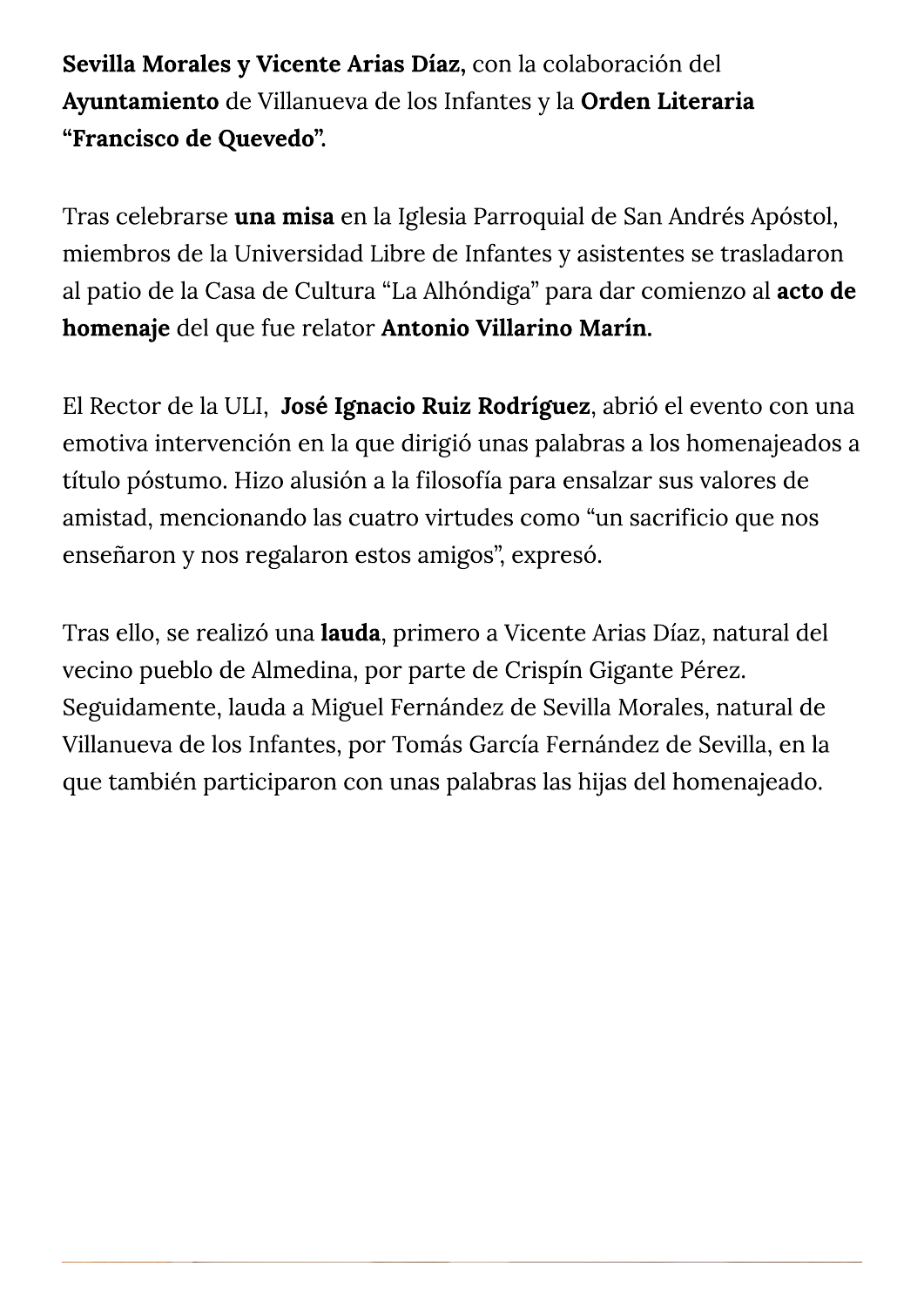

El acto en homenaje a Miguel Fernández de Sevilla y Vicente Arias en Villanueva de los Infantes / Lanza

Dentro de la programación de este acto se incluyeron también una serie de conferencias que pusieron la nota cultural al mismo. Tres ponencias que versaron sobre "Don Bartolomé Jiménez Patón: de Almedina a Villanueva de las Musas", a cargo de la Directora de la Biblioteca Municipal de Villanueva de los Infantes y Miembro del Instituto de Estudios Manchegos, Mª Ángeles Jiménez García, "Don Antonio Nebrija: Nebrija, el primer humanista hispánico", a cargo del periodista Francisco Rivero Domínguez, y "Don Santiago Ramón y Cajal: nuestro único Nobel de Ciencias a quién le dolía España" a cargo del Vicerrector de la Universidad Camilo José Cela, Francisco López Muñoz.

Concluyendo la parte cultural de la programación, tuvo lugar un recital poético de participación abierta, en el que actuó como mantenedor Rafael Ruiz Rodríguez, y que contó con la colaboración de la Orden Literaria "Francisco de Quevedo" a través de sus miembros Juan José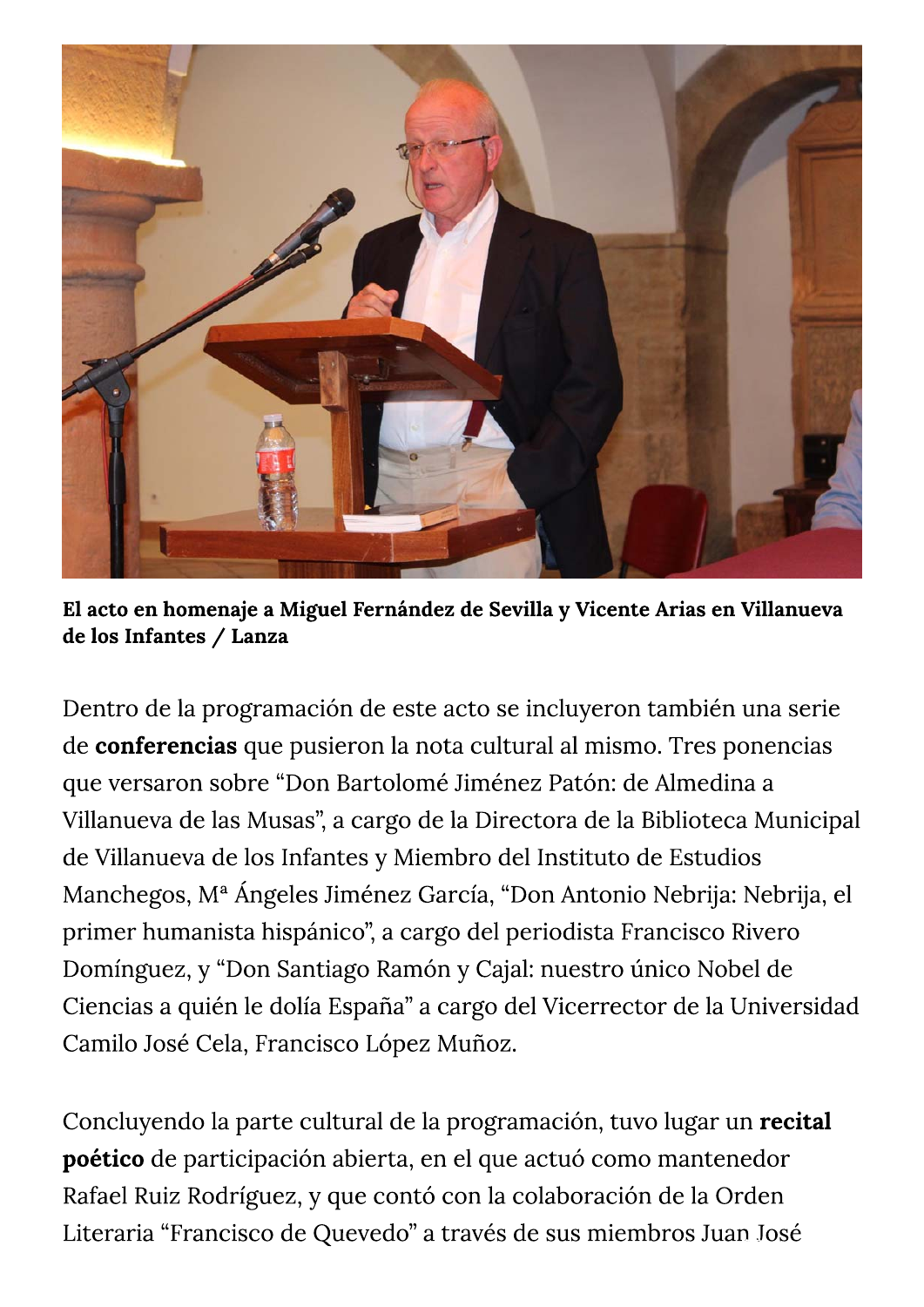Guardia Polaino, Gran Maestre de la Orden, y Eloísa Pardo Castro, poeta y novelista; con cuatro sonetos de Francisco de Quevedo y dos composiciones propias, acompañados musicalmente por Francisco López-Romero Cerrato.

El acto en homenaje a Miguel Fernández de Sevilla y Vicente Arias en Villanueva de los Infantes / Lanza

Tras unas breves palabras de algunos de los amigos de los homenajeados, la alcaldesa Carmen María Montalbán, agradeció a la ULI la organización de este homenaje, destacando la necesidad de reconocer